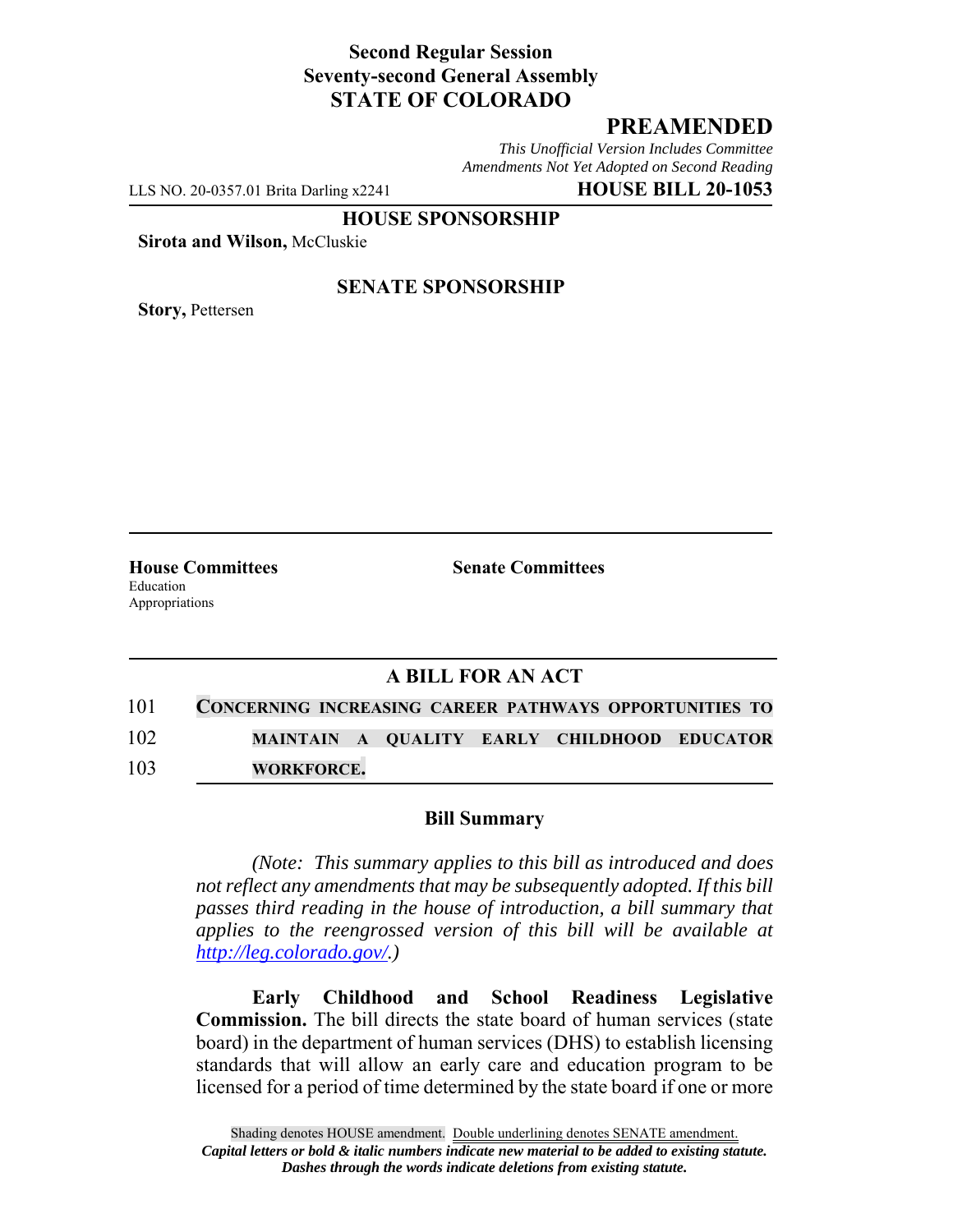early childhood educators have pursued DHS-approved early childhood credentials but have not yet completed the credential and other state-board-determined quality, safety, and supervision conditions are met.

The state board shall also promulgate rules allowing an early childhood educator to earn points toward an early childhood credential based on the candidate's prior experience and demonstrated competency.

The bill directs DHS and the department of education (CDE) to streamline and align the early childhood professional credential, child care program licensing, and educator licensing to make requirements clear and consistent and to reduce the administrative burden and paperwork burden relating to credentialing and licensing of early childhood educators.

The bill directs DHS to analyze and prepare a written report every 2 years on the gap between Colorado's current supply of early childhood educators and the current and future need for early childhood educators in the state. The report will be posted on DHS's website.

The bill directs DHS and CDE to direct resources to support concurrent enrollment opportunities and career pathways for high school students and other nontraditional students interested in earning college credit toward becoming an early childhood educator.

The bill creates the early care and education recruitment and retention grant and scholarship program in DHS (grant and scholarship program). DHS shall administer the program directly or by contract. The state board shall establish an application process for the grant and scholarship program, and DHS shall award grants and scholarships to eligible individuals or entities for the purposes of increasing the number of individuals qualified as early childhood educators to teach in a program serving children 5 years of age or younger and to retain early childhood educators teaching in those programs.

Individuals and entities eligible for a grant or scholarship include individuals pursuing a career in early childhood education, nonprofit entities that administer scholarship programs aligned with the purposes of the grant and scholarship program, licensed early care and education programs, and institutions of higher education that administer scholarship programs aligned with the purposes of the grant and scholarship program.

The bill includes a list of eligible expenditures of the grant or scholarship money, including, among others, payment of tuition and other expenses for courses that lead to a degree or credential as an early childhood educator or a higher degree or qualification that results in retention of an educator; payment for the costs of coaching, mentoring, professional development, and other costs and programs that lead to credentialing; payments to licensed providers; and money for programs, schools, and institutions of higher education to establish "grow-your-own" programs to support individuals completing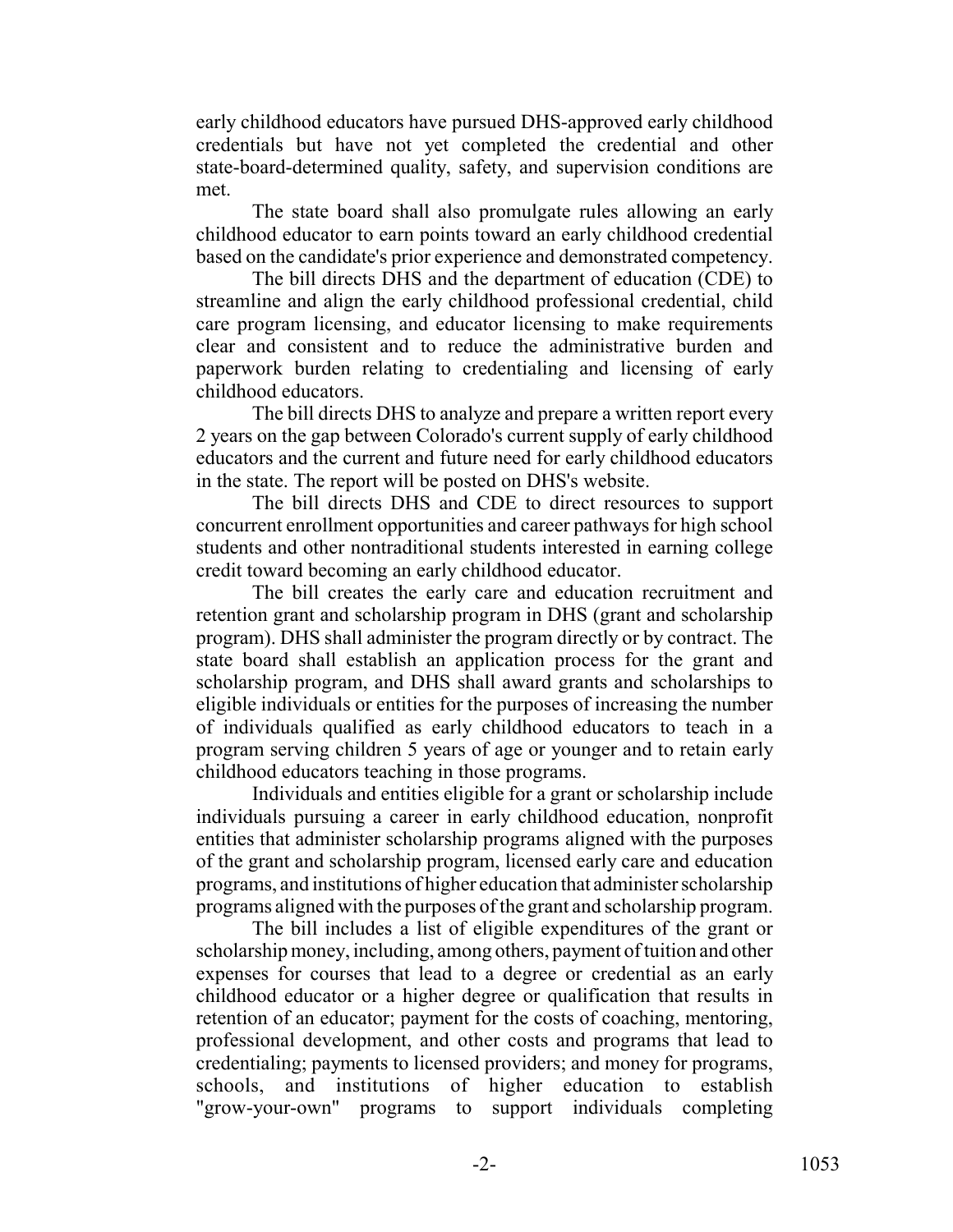qualifications to become early childhood educators.

The bill creates a fund for the grant and scholarship program and requires DHS to report on the grant and scholarship program at least every 2 years and post the report on its website.

The bill creates the early childhood educator apprenticeship program (apprenticeship program) in the division of employment and training (division) in the department of labor and employment (CDLE). The division shall administer the apprenticeship program. The executive director of CDLE shall establish program standards relating to eligibility criteria for local entities, including workforce development programs, nonprofit organizations, institutions of higher education, and early childhood councils, to receive money to support existing apprenticeship programs and to implement new apprenticeship programs for early childhood educators. The bill includes the approved uses of funding provided through the apprenticeship program. The bill creates a fund for the apprenticeship program.

| Be it enacted by the General Assembly of the State of Colorado: |  |  |  |
|-----------------------------------------------------------------|--|--|--|
|                                                                 |  |  |  |

- 2 **SECTION 1.** In Colorado Revised Statutes, 26-6-106, **add** (7) as
- 3 follows:

 **26-6-106. Standards for facilities and agencies - rules.** (7) THE STATE BOARD SHALL PROMULGATE RULES CONCERNING STANDARDS FOR LICENSING EARLY CARE AND EDUCATION PROGRAMS THAT FACILITATE THE RECRUITMENT AND RETENTION OF COLORADO'S EARLY CHILDHOOD EDUCATOR WORKFORCE AS DESCRIBED IN SECTION 26-6-122.

9 **SECTION 2.** In Colorado Revised Statutes, **add** 26-6-122 as 10 follows:

 **26-6-122. Pathways to the classroom and retention strategies for early childhood educators - standards - alignment across agencies - report - rules.** (1) THE STATE BOARD SHALL PROMULGATE RULES ESTABLISHING STANDARDS FOR LICENSING THAT ALLOW AN EARLY CARE AND EDUCATION PROGRAM TO BE LICENSED FOR A PERIOD OF TIME DETERMINED BY THE STATE BOARD, IF A STATE-BOARD-APPROVED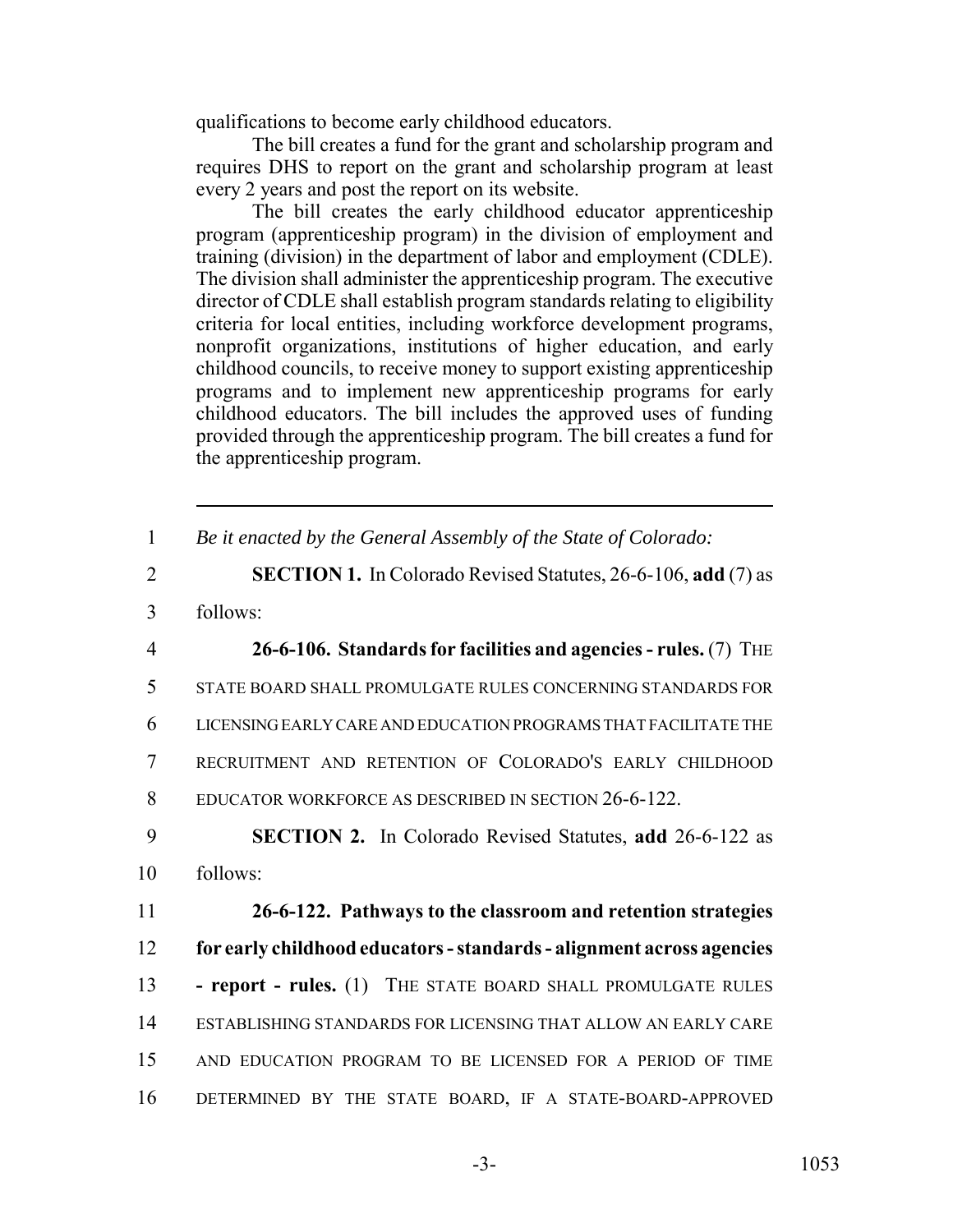NUMBER OF ASPIRING EARLY CHILDHOOD EDUCATORS IN THE PROGRAM ARE PURSUING A STATE-AGENCY-APPROVED EARLY CHILDHOOD CREDENTIAL, AND OTHER QUALITY, SAFETY, AND SUPERVISION CONDITIONS ARE MET.

 (2) THE STATE BOARD SHALL PROMULGATE RULES THAT ALLOW AN EARLY CHILDHOOD EDUCATOR TO EARN POINTS TOWARD AN EARLY CHILDHOOD CREDENTIAL THAT MEETS CHILD CARE LICENSING STANDARDS BASED ON THE CANDIDATE'S PRIOR EXPERIENCE AND DEMONSTRATED COMPETENCY. THE LICENSING PATHWAY MUST ALSO INCLUDE WAYS IN WHICH A CANDIDATE IN A SECOND CAREER OR CHANGING CAREERS CAN EARN POINTS OR CREDITS FOR PRIOR EXPERIENCE AND COMPETENCIES THAT APPLY TOWARD THE QUALIFICATIONS FOR AN EARLY CHILDHOOD EDUCATOR CREDENTIAL. THE STANDARDS AND CREDENTIAL AWARDING PROCESS MUST EXPAND THE NUMBER OF PEOPLE AND ORGANIZATIONS THAT CAN USE IDENTIFIED AND VALIDATED TOOLS TO AWARD POINTS FOR DEMONSTRATED COMPETENCIES AND INCREASE THE NUMBER OF COMMUNITY-BASED ORGANIZATIONS APPROVED BY THE STATE DEPARTMENT TO REVIEW AND AWARD CREDENTIALS.

 (3) THE STATE DEPARTMENT AND THE DEPARTMENT OF EDUCATION SHALL ALIGN, TO THE EXTENT POSSIBLE, THE STATE'S EARLY CHILDHOOD PROFESSIONAL CREDENTIAL, DEPARTMENT OF EDUCATION EDUCATOR 22 LICENSING, AND CHILD CARE PROGRAM LICENSING IN ORDER TO MAKE THE REQUIREMENTS AS CONSISTENT AND CLEAR AS POSSIBLE TO EDUCATORS AND PROVIDERS. THE ALIGNMENT PROCESS MUST INCLUDE EXAMINING STRATEGIES THAT SUPPORT RECIPROCITY FOR EARLY CHILDHOOD EDUCATOR CREDENTIALS OR QUALIFICATIONS EARNED OUTSIDE OF COLORADO.

-4- 1053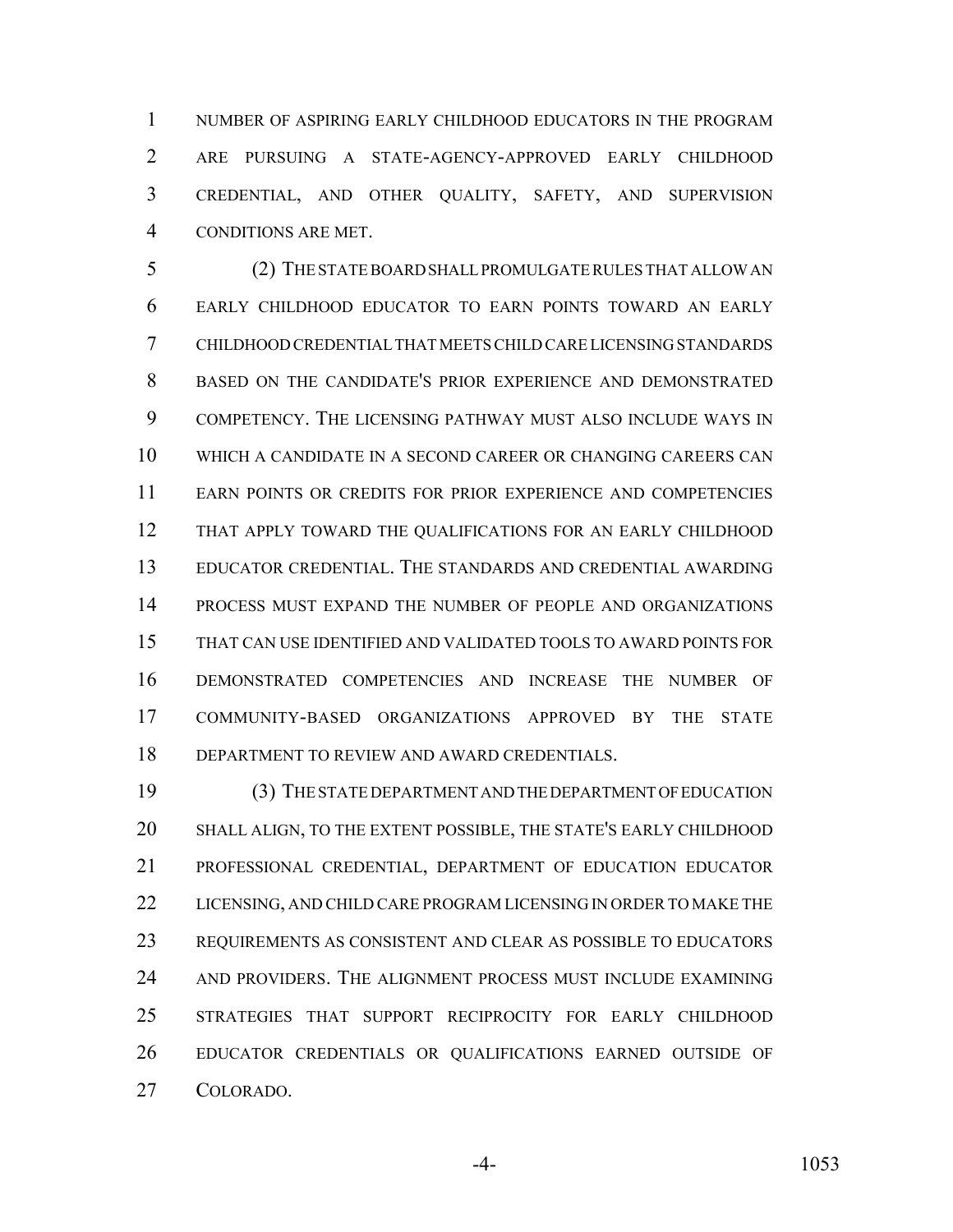(4) THE STATE DEPARTMENT AND THE DEPARTMENT OF EDUCATION SHALL STREAMLINE ALL PAPERWORK THAT LICENSED EARLY CARE AND EDUCATION PROGRAMS AND EARLY CHILDHOOD EDUCATORS MUST COMPLETE TO MEET CHILD CARE LICENSING AND EARLY CHILDHOOD EDUCATOR CREDENTIALING COMPLIANCE REQUIREMENTS. THE STATE AGENCIES SHALL IDENTIFY WAYS TO SHARE INFORMATION AND REPORTS ACROSS THE AGENCIES IN ORDER TO REDUCE THE ADMINISTRATIVE AND PAPERWORK BURDEN ON EARLY CARE AND EDUCATION PROGRAMS AND EDUCATORS.THE STREAMLINING PROCESS MUST INCLUDE A SYSTEMS SCAN OF PROGRAMS AND INITIATIVES, IDENTIFICATION OF OVERLAPPING REPORTING REQUIREMENTS, AND WAYS TO REDUCE THE ADMINISTRATIVE 12 AND PAPERWORK BURDEN ON PROGRAMS AND EDUCATORS.

 (5) (a) NO LATER THAN JANUARY 31, 2021, AND NO LATER THAN JANUARY 31 EVERY TWO YEARS THEREAFTER, THE STATE DEPARTMENT SHALL ANALYZE AND PREPARE A WRITTEN REPORT CONCERNING:

 (I) THE GAP, IF ANY, BETWEEN COLORADO'S CURRENT SUPPLY OF QUALIFIED EARLY CHILDHOOD EDUCATORS AND THE CURRENT UNMET NEED FOR QUALIFIED EARLY CHILDHOOD EDUCATORS; AND

 (II) THE GAP, IF ANY, BETWEEN COLORADO'S CURRENT SUPPLY OF QUALIFIED EARLY CHILDHOOD EDUCATORS AND THE ANTICIPATED FUTURE NEED FOR QUALIFIED EARLY CHILDHOOD EDUCATORS GIVEN THE EXPECTED PARTICIPATION IN THE EARLY CHILDHOOD EDUCATOR WORKFORCE AND THE ANTICIPATED GROWTH IN THE STATE'S CHILD POPULATION.

 (b) TO THE FULLEST EXTENT POSSIBLE, THE ANALYSES REQUIRED 26 PURSUANT TO SUBSECTION (5)(a) OF THIS SECTION MUST BE CONDUCTED BY AGE GROUP AND GEOGRAPHIC AREA OF THE STATE.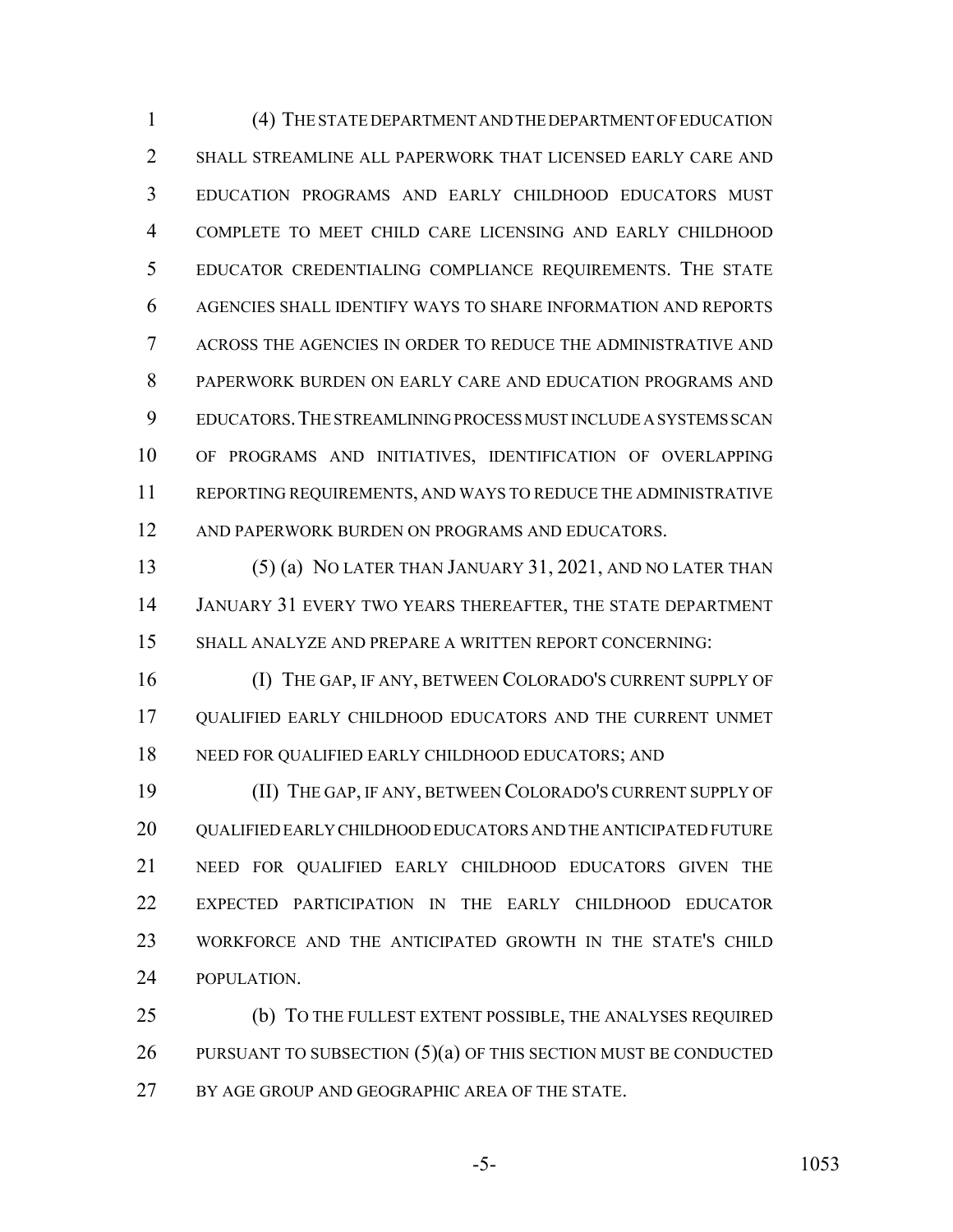(c) THE STATE DEPARTMENT SHALL MAKE THE WRITTEN REPORTS AVAILABLE TO THE PUBLIC ON THE STATE DEPARTMENT'S WEBSITE.

 (6) THE STATE DEPARTMENT, THE DEPARTMENT OF HIGHER EDUCATION, AND THE DEPARTMENT OF EDUCATION SHALL DEVELOP RESOURCES TO SUPPORT LOCAL COMMUNITIES TO INCREASE CONCURRENT ENROLLMENT OPPORTUNITIES FOR HIGH SCHOOL STUDENTS OR OTHER NONTRADITIONAL STUDENTS TO EARN HIGHER EDUCATION CREDITS AND DEGREES THAT ALLOW THEM TO SERVE AS EARLY CHILDHOOD EDUCATORS AND SHALL SUPPORT CAREER PATHWAYS FOR HIGH SCHOOL STUDENTS EARNING COLLEGE CREDITS TOWARD BECOMING EARLY CHILDHOOD EDUCATORS, INCLUDING CONCURRENT ENROLLMENT, CAREER AND TECHNICAL EDUCATION, THE ASCENT PROGRAM, AND OTHER CAREER PATHWAYS.

 **SECTION 3.** In Colorado Revised Statutes, **add** part 4 to article 6.5 of title 26 as follows:

 PART 4 EARLY CARE AND EDUCATION RECRUITMENT AND RETENTION GRANT PROGRAM

 **26-6.5-401. Definitions.** AS USED IN THIS PART 4, UNLESS THE 21 CONTEXT OTHERWISE REQUIRES:

22 (1) "GRANT PROGRAM" MEANS THE EARLY CARE AND 23 EDUCATION RECRUITMENT AND RETENTION GRANT PROGRAM CREATED 24 IN THIS PART 4.

 **26-6.5-402. Early care and education recruitment and retention grant program - created - eligibility - awards - rules.** 27 (1) THERE IS CREATED IN THE STATE DEPARTMENT THE EARLY CARE AND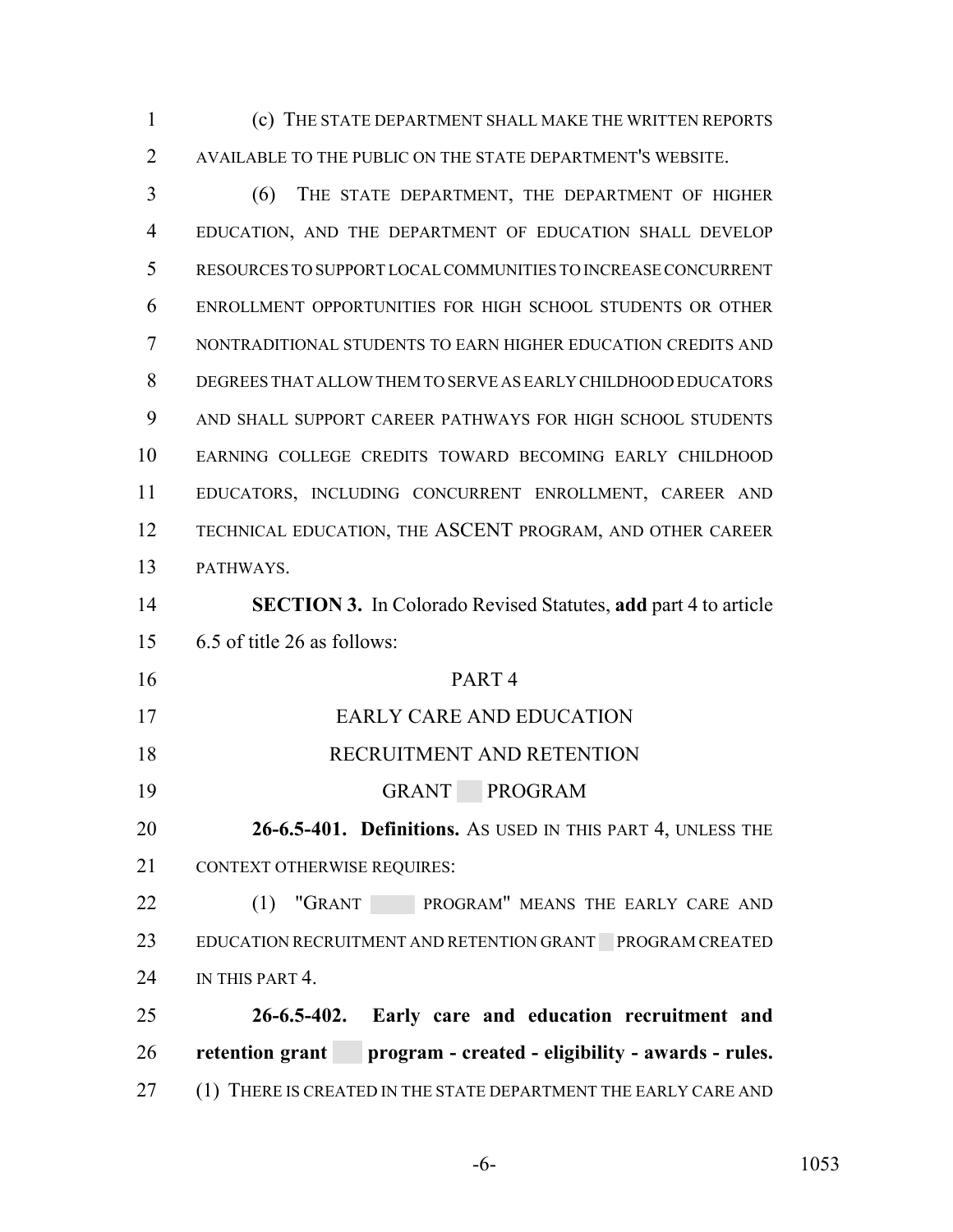1 EDUCATION RECRUITMENT AND RETENTION GRANT PROGRAM. THE STATE DEPARTMENT SHALL ADMINISTER, DIRECTLY OR BY CONTRACT, THE GRANT PROGRAM.

(2) THE PURPOSES OF THE GRANT PROGRAM ARE TO:

 (a) INCREASE THE NUMBER OF INDIVIDUALS THROUGHOUT THE STATE WHO ARE QUALIFIED TO SERVE AS EARLY CHILDHOOD EDUCATORS IN PROGRAMS LICENSED BY THE STATE DEPARTMENT SERVING CHILDREN FIVE YEARS OF AGE OR YOUNGER; AND

 (b) RETAIN EARLY CHILDHOOD EDUCATORS WORKING IN PROGRAMS LICENSED BY THE STATE DEPARTMENT SERVING CHILDREN FIVE YEARS OF AGE OR YOUNGER.

 (3) THE STATE DEPARTMENT SHALL ESTABLISH A PROCESS FOR 13 ELIGIBLE ENTITIES, AS DESCRIBED IN THIS SUBSECTION (3), TO APPLY 14 FOR A GRANT THAT ALIGNS WITH THE PURPOSES OF THE GRANT 15 PROGRAM. ENTITIES ELIGIBLE TO APPLY FOR THE GRANT MONEY INCLUDE, BUT ARE NOT LIMITED TO:

 (a) NONPROFIT ENTITIES THAT ADMINISTER OR PLAN TO ADMINISTER SCHOLARSHIP PROGRAMS THAT ARE ALIGNED WITH THE 20 PURPOSES OF THE GRANT PROGRAM;

**(b)** EARLY CARE AND EDUCATION PROGRAMS LICENSED BY THE STATE DEPARTMENT THAT ARE SERVING CHILDREN FIVE YEARS OF AGE OR YOUNGER; AND

 (c) STATE INSTITUTIONS OF HIGHER EDUCATION THAT ADMINISTER SCHOLARSHIP PROGRAMS THAT ARE ALIGNED WITH THE PURPOSES OF THE GRANT PROGRAM.

(4) THE STATE DEPARTMENT SHALL SEEK AND ACCEPT

-7- 1053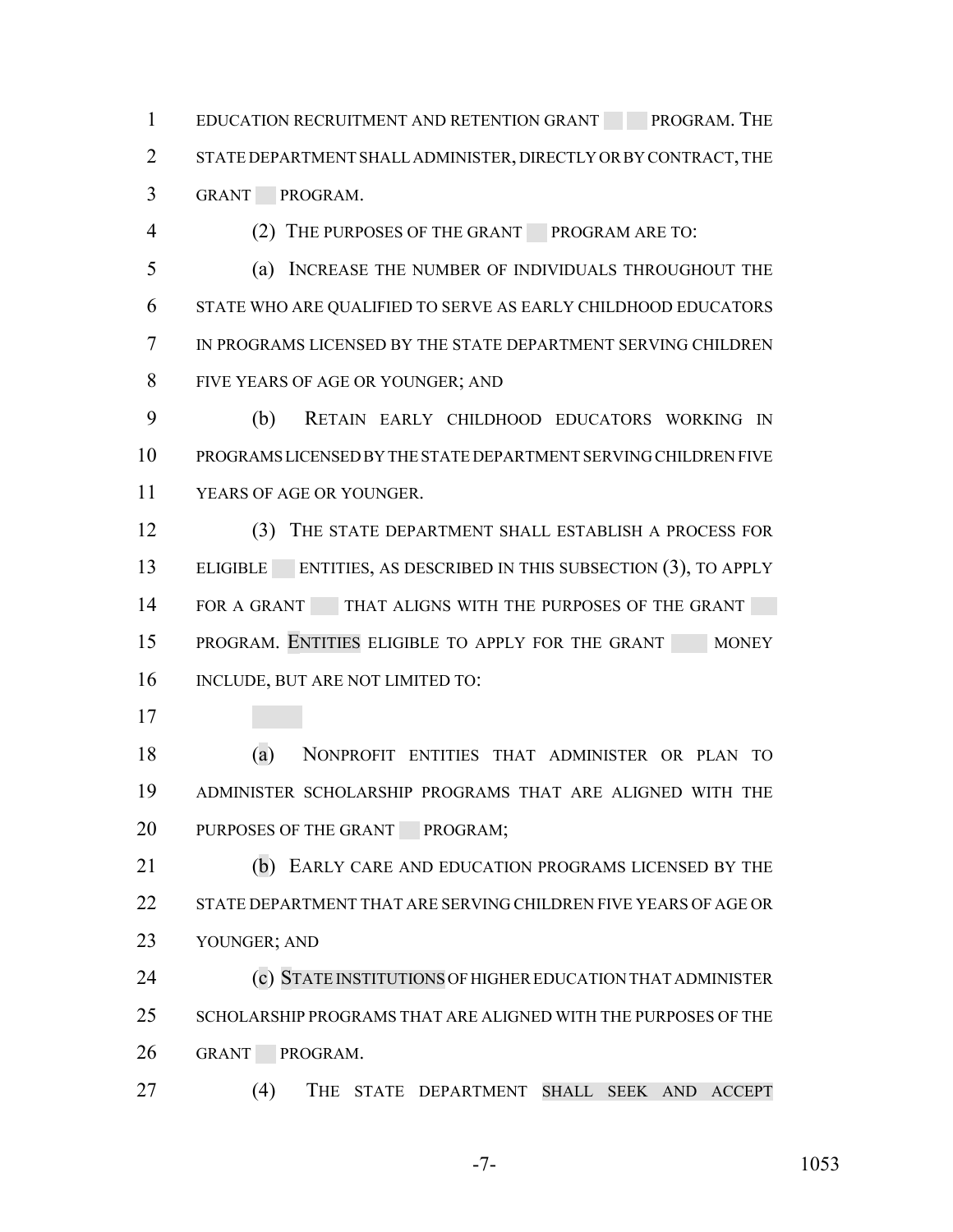APPLICATIONS FROM ELIGIBLE ENTITIES FORTHE AWARD OFGRANT MONEY FOR ELIGIBLE PURPOSES, WHICH MAY INCLUDE THE AWARD OF GRANT MONEY TO NONPROFIT ENTITIES THAT HAVE ESTABLISHED PROGRAMS TO DISTRIBUTE SCHOLARSHIP MONEY TO INDIVIDUALS FOR ELIGIBLE PURPOSES. THE STATE BOARD SHALL ESTABLISH A PROCESS FOR ELIGIBLE ENTITIES TO APPLY FOR GRANT MONEY.THE STATE DEPARTMENT SHALL 7 SELECT GRANT RECIPIENTS FROM A LIST PREPARED BY THE STATE DEPARTMENT OF ELIGIBLE RECIPIENTS, WHICH INCLUDES THE INTENDED 9 USE OF THE GRANT MONEY. THE STATE DEPARTMENT SHALL ENSURE THAT GRANT MONEY IS AWARDED FOR THE PURPOSES SET FORTH IN SUBSECTION (5) OF THIS SECTION. TO THE EXTENT PRACTICABLE, A 12 PORTION OF THE GRANT MONEY SHALL BE AWARDED FOR PROMISING NEW PROGRAMS, AND A PORTION AWARDED FORESTABLISHED PROGRAMS WITH A DEMONSTRATED RECORD OF IMPROVING RETENTION AND COMPENSATION FOR EARLY CHILDHOOD EDUCATORS. IN AWARDING GRANTS, THE STATE DEPARTMENT SHALL PRIORITIZE GRANT APPLICATIONS THAT ADDRESS BOTH RECRUITMENT AND RETENTION OF EARLY CHILDHOOD EDUCATORS. 18 GRANT AWARDS MAY BE MADE FROM EITHER THE FUND CREATED IN 19 SECTION 26-6.5-403, OR FROM OTHER SOURCES OF MONEY RECEIVED BY THE STATE DEPARTMENT THAT IS AUTHORIZED TO BE EXPENDED FOR THE PURPOSES OF THE GRANT PROGRAM CREATED IN THIS PART 4. THE STATE DEPARTMENT SHALL COORDINATE WITH THE DEPARTMENT OF HIGHER EDUCATION TO ENSURE EFFECTIVE ADMINISTRATION OF GRANT MONEY AWARDED TO STATE INSTITUTIONS OF HIGHER EDUCATION. 25 (5) ELIGIBLE EXPENDITURES OF GRANT MONEY BY RECIPIENTS INCLUDE:

(a) ADMINISTRATION BY A NONPROFIT ENTITY OF A SCHOLARSHIP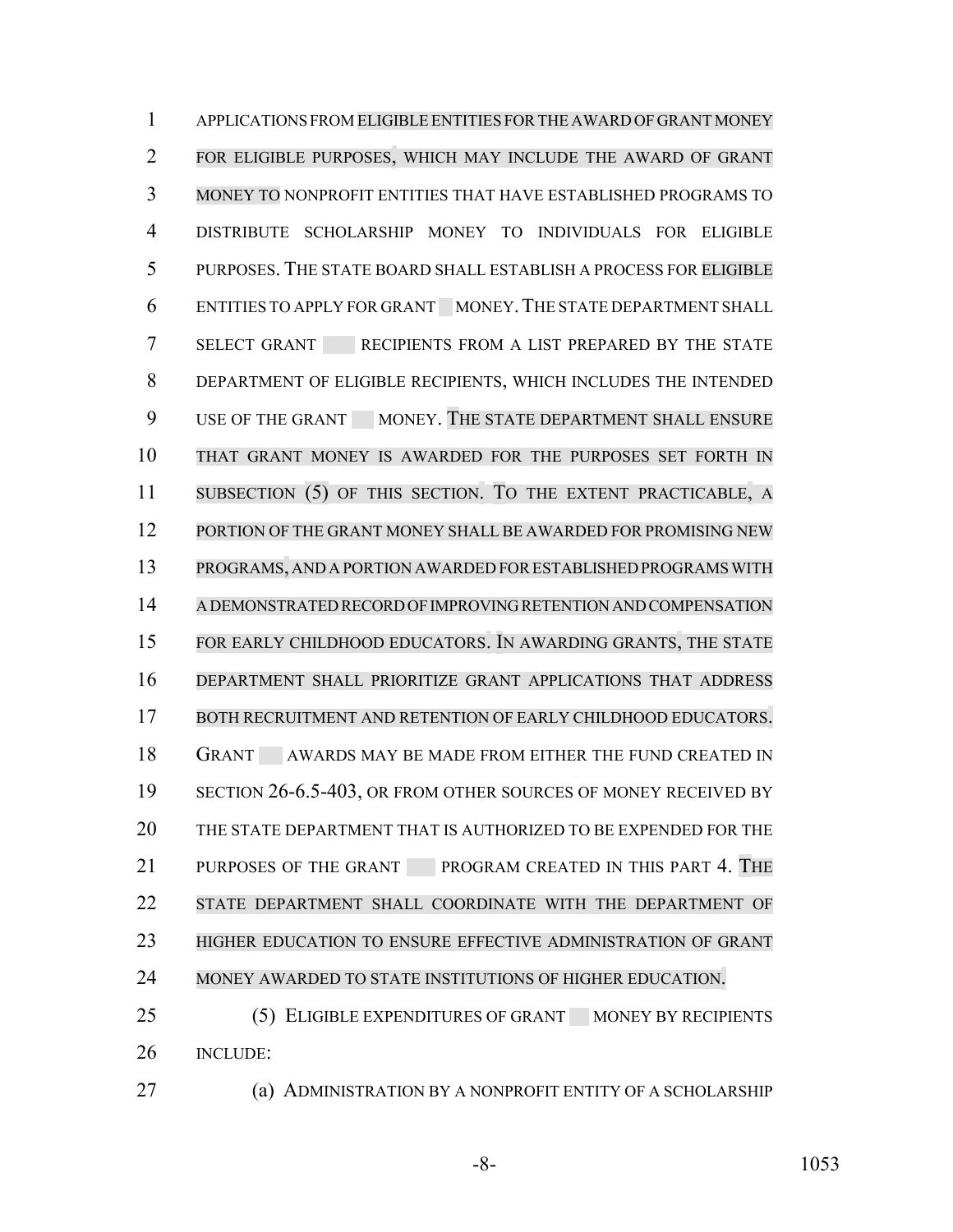PROGRAM UP TO A FIXED DOLLAR AMOUNT OR PERCENTAGE OF GRANT PROCEEDS AS DETERMINED BY THE STATE BOARD;

 (b) PAYMENT OF TUITION, FEES, AND MATERIALS, INCLUDING BOOKS AND ANY OTHER MATERIALS AS DETERMINED BY THE STATE BOARD, FOR COURSES THAT LEAD TO A DEGREE OR CREDENTIAL OR FOR OTHER FORMAL TRAINING, WHICH COURSES OR TRAINING RESULTS IN AN INDIVIDUAL WHO IS NOT YET QUALIFIED TO SERVE AS AN EARLY CHILDHOOD EDUCATOR IN A STATE-DEPARTMENT-LICENSED PROGRAM SERVING CHILDREN FIVE YEARS OF AGE OR YOUNGER TO BECOME 10 QUALIFIED TO DO SO;

 (c) PAYMENT OF TUITION, FEES, AND MATERIALS, INCLUDING BOOKS AND ANY OTHER MATERIALS AS DETERMINED BY THE STATE BOARD, FOR AN INDIVIDUAL WHO IS ALREADY A CREDENTIALED EARLY CHILDHOOD EDUCATOR FOR COURSES THAT LEAD TO A DEGREE OR CREDENTIAL OR FOR OTHER FORMAL TRAINING, WHICH COURSES OR TRAINING RESULTS IN AN INDIVIDUAL BEING ELIGIBLE FOR A HIGHER LEVEL CREDENTIAL IN THE STATE DEPARTMENT'S PROFESSIONAL DEVELOPMENT INFORMATION SYSTEM OR A HIGHER DEGREE OR QUALIFICATION THAT RESULTS IN THE RETENTION OF THE EDUCATOR IN A STATE-DEPARTMENT-LICENSED PROGRAM SERVING CHILDREN FIVE YEARS 21 OF AGE OR YOUNGER:

22 (d) PAYMENT FOR COSTS ASSOCIATED WITH A CREDENTIALED EARLY CHILDHOOD EDUCATOR EARNING A COACHING, FORMAL TRAINER, MENTORSHIP, OR PROFESSIONAL DEVELOPMENT CERTIFICATION THAT ALLOWS THE EDUCATOR TO SERVE AS A TRAINER OR MENTOR OF OTHER CURRENT OR POTENTIAL EARLY CHILDHOOD EDUCATORS PURSUING PROGRAMMING THAT LEADS THE CURRENT OR POTENTIAL EARLY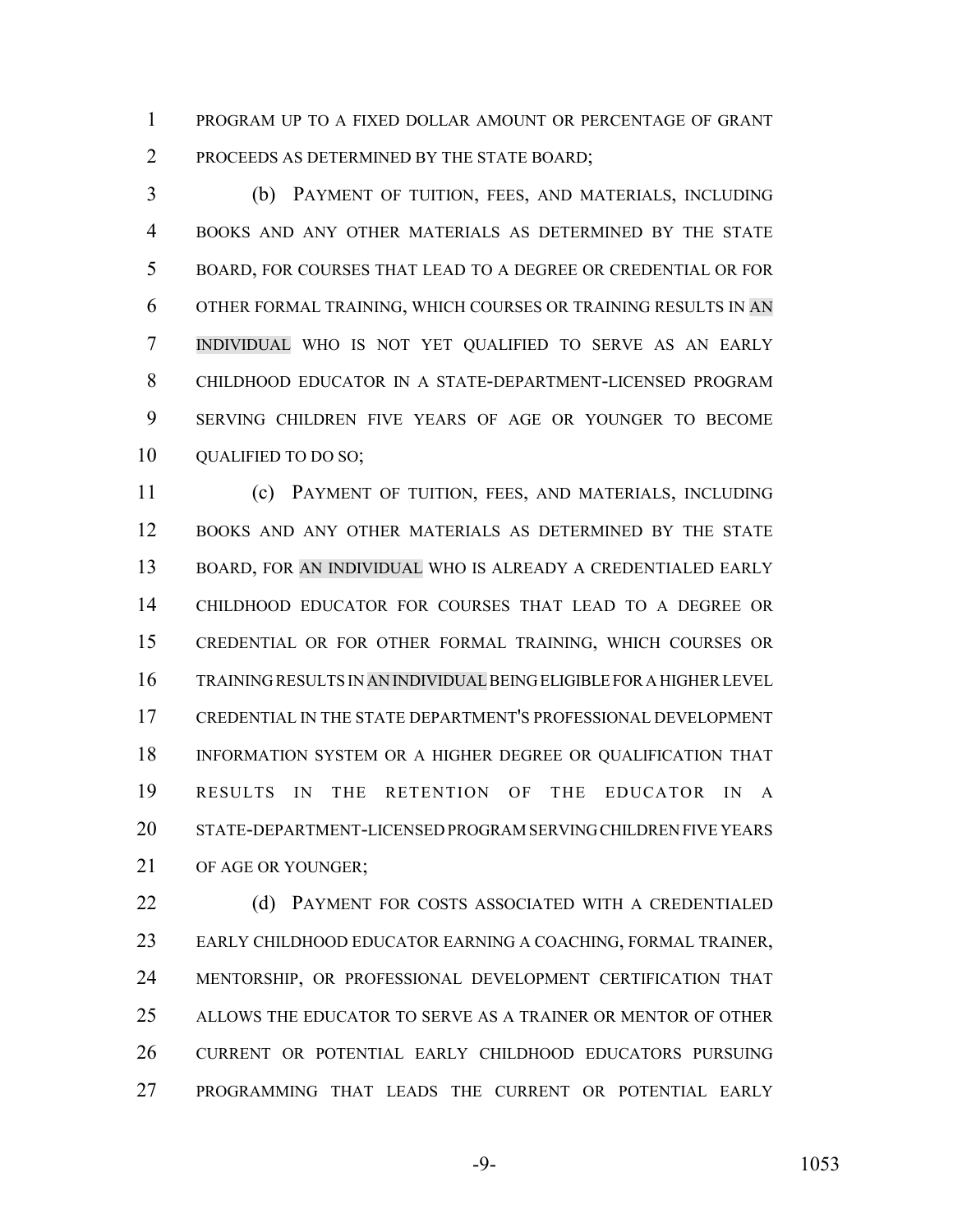CHILDHOOD EDUCATOR TO A CREDENTIAL;

 (e) PAYMENTS TO LICENSED PROVIDERS TO COVER PAID RELEASE TIME FOR INDIVIDUALS, SUBSTITUTES, AND PROGRAM COSTS TO ALLOW ELIGIBLE INDIVIDUALS TO PURSUE PROGRAMS, COURSEWORK, CREDENTIALS, DEGREES, AND OTHER FORMAL TRAINING THAT INCREASE THE NUMBER OF QUALIFIED EARLY CHILDHOOD EDUCATORS OR RETAIN CURRENT EARLY CHILDHOOD EDUCATORS IN STATE-DEPARTMENT-LICENSED PROGRAMS SERVING CHILDREN FIVE YEARS OF AGE OR YOUNGER;

 (f) PAYMENTS TO LICENSED PROVIDERS, SCHOOLS, COMMUNITY COLLEGES, INSTITUTIONS OF HIGHER EDUCATION, EARLY CHILDHOOD COUNCILS, OR OTHER LOCAL NONPROFIT ENTITIES TO COVER THE COSTS OF "GROW-YOUR-OWN" PROGRAMS THAT SUPPORT CURRENT PARENTS, STAFF, OR LOCAL COMMUNITY MEMBERS TO MEET QUALIFICATIONS TO SERVE AS AN EARLY CHILDHOOD EDUCATOR TO COMPLETE APPROPRIATE PROGRAMS, CERTIFICATIONS, OR TRAINING THAT RESULTS IN PARTICIPANTS BEING ABLE TO SERVE AS QUALIFIED EARLY CHILDHOOD EDUCATORS IN STATE-DEPARTMENT-LICENSED PROGRAMS SERVING CHILDREN FIVE YEARS OF AGE OR YOUNGER;

20 (g) PAYMENTS TO LICENSED PROVIDERS TO COVER THE COSTS OF PROMOTING TEACHERS TO COACHING AND MENTORSHIP ROLES WITH THE INTENT OF INCREASING ACCESS TO COACHING AND PROFESSIONAL LEARNING COMMUNITIES AND TO PROVIDE FLEXIBILITY IN SCHEDULING 24 FOR EARLY CHILDHOOD EDUCATORS; AND

 (h) RAISES, BONUSES, AND OTHER FINANCIAL INCENTIVES, WHICH COULD INCLUDE LOAN FORGIVENESS PROVIDED BY LICENSED EARLY CHILDHOOD EDUCATOR PROGRAMS OR THROUGH SCHOLARSHIP PROGRAMS,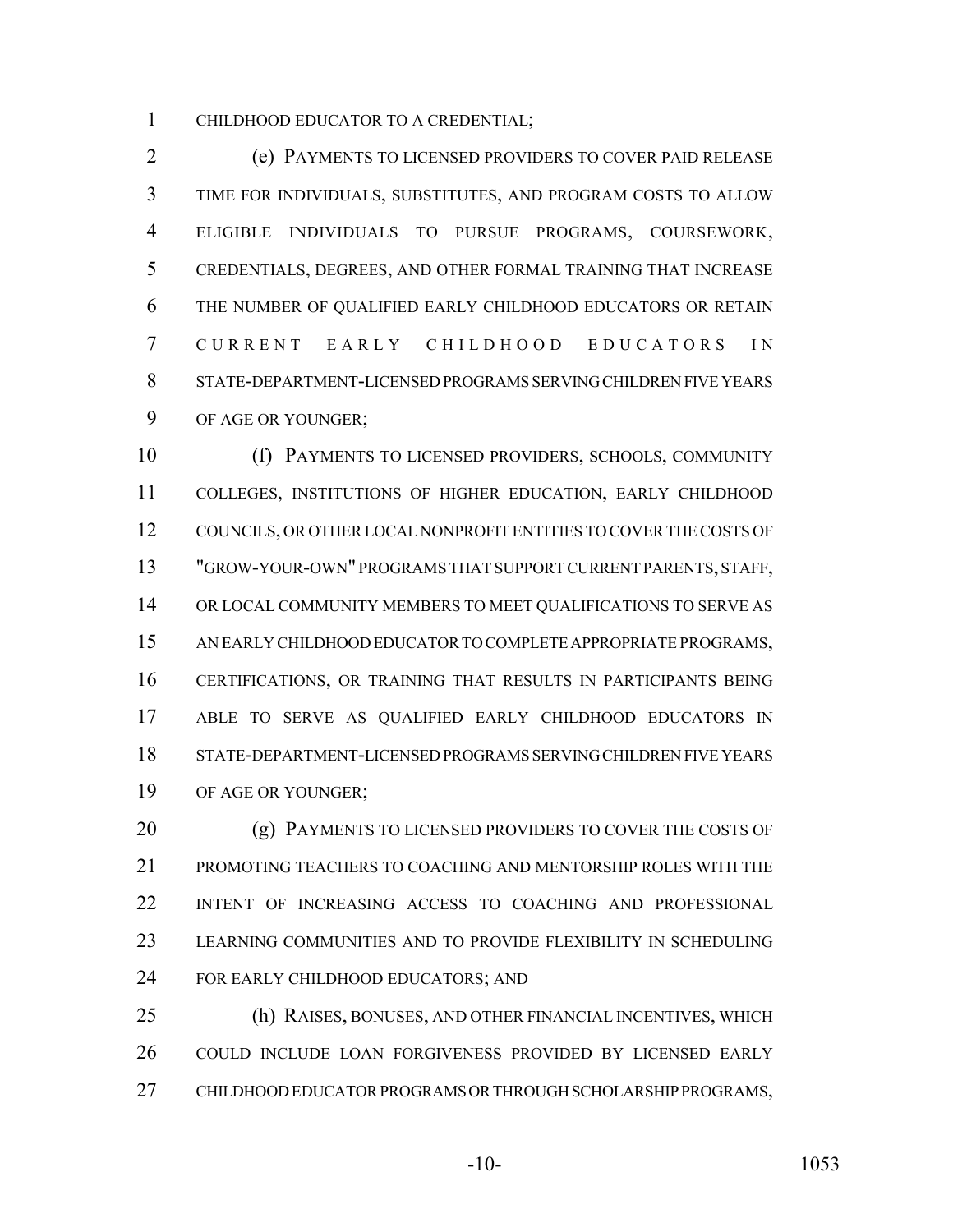FOR CURRENT OR POTENTIAL EARLY CHILDHOOD EDUCATORS TO REWARD PROGRESS TOWARD QUALIFICATIONS THAT ALLOW THE INDIVIDUAL TO SERVE AS AN EARLY CHILDHOOD EDUCATOR IN A STATE-DEPARTMENT-LICENSED EARLY CARE AND EDUCATION PROGRAM OR TO IMPROVE RETENTION OF EARLY CHILDHOOD EDUCATORS IN STATE-DEPARTMENT-LICENSED EARLY CARE AND EDUCATION PROGRAMS.

 (6) THE STATE BOARD SHALL ADOPT RULES FOR THE 8 ADMINISTRATION OF THE GRANT PROGRAM.

 **26-6.5-403. Early care and education recruitment and retention grant** program fund. (1) THERE IS CREATED IN THE STATE TREASURY THE EARLY CARE AND EDUCATION RECRUITMENT AND 12 RETENTION GRANT FUND, REFERRED TO IN THIS PART 4 AS THE "FUND". THE FUND CONSISTS OF MONEY THAT THE GENERAL ASSEMBLY MAY 14 APPROPRIATE OR TRANSFER TO THE FUND.

 (2) THE STATE TREASURER SHALL CREDIT ALL INTEREST AND INCOME DERIVED FROM THE DEPOSIT AND INVESTMENT OF MONEY IN THE 17 FUND TO THE FUND.

 (3) SUBJECT TO ANNUAL APPROPRIATION BY THE GENERAL ASSEMBLY, THE STATE DEPARTMENT MAY EXPEND MONEY FROM THE FUND 20 FOR GRANTS FOR THE PURPOSES SPECIFIED IN SECTION 26-6.5-402.

 **26-6.5-404. Reporting.** (1) AS PART OF PARTICIPATING IN THE 22 GRANT PROGRAM, THE STATE DEPARTMENT SHALL REQUIRE GRANT OR 23 SCHOLARSHIP RECIPIENTS TO REPORT PROGRAM OUTCOMES TO THE STATE DEPARTMENT, INCLUDING BUT NOT LIMITED TO THE INCREASE IN THE NUMBER OF INDIVIDUALS CREDENTIALED TO TEACH OR WHO RECEIVE A HIGHER-LEVEL CREDENTIAL TO TEACH AT STATE-DEPARTMENT-LICENSED PROGRAMS SERVING CHILDREN FIVE YEARS OF AGE OR YOUNGER AS A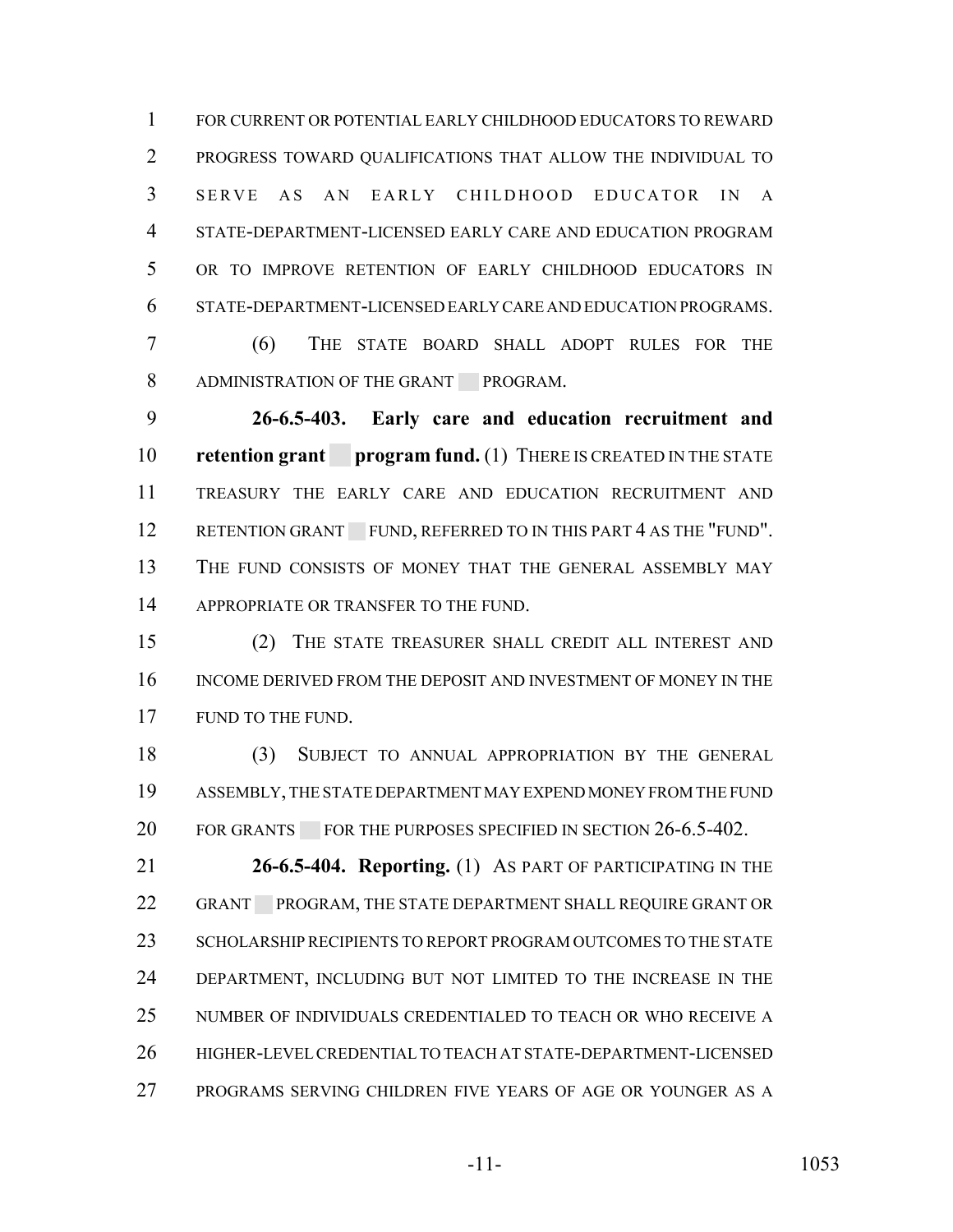RESULT OF THE GRANT PROGRAM, AS WELL AS INFORMATION RELATING TO RETENTION OF EARLY CHILDHOOD EDUCATORS AS A RESULT OF THE GRANT PROGRAM.

 (2) AS LONG AS THE GRANT PROGRAM IS AWARDING MONEY PURSUANT TO THIS PART 4, THE STATE DEPARTMENT SHALL SUMMARIZE AND POST, NOT LESS THAN EVERY TWO YEARS, THE INFORMATION DESCRIBED IN SUBSECTION (1) OF THIS SECTION ON THE PORTION OF THE STATE DEPARTMENT'S WEBSITE RELATING TO EARLY CHILDHOOD EDUCATION.

 **SECTION 4.** In Colorado Revised Statutes, **add** part 6 to article 83 of title 8 as follows:

 PART 6 EARLY CHILDHOOD EDUCATOR

APPRENTICESHIP PROGRAM

 **8-83-601. Definitions.** AS USED IN THIS PART 6, UNLESS THE CONTEXT OTHERWISE REQUIRES:

 (1) "APPRENTICESHIP PROGRAM" MEANS THE EARLY CHILDHOOD EDUCATOR APPRENTICESHIP PROGRAM CREATED IN THIS PART 6.

 **8-83-602. Early childhood educator apprenticeship program - created - eligibility - standards.** (1) THERE IS CREATED IN THE 21 DIVISION THE EARLY CHILDHOOD EDUCATOR APPRENTICESHIP PROGRAM. 22 THE DIVISION SHALL ADMINISTER THE APPRENTICESHIP PROGRAM.

23 (2) THE PURPOSE OF THE APPRENTICESHIP PROGRAM IS TO CREATE WORK-BASED LEARNING OPPORTUNITIES FOR INDIVIDUALS INTERESTED IN ENTERING THE FIELD OF EARLY CARE AND EDUCATION, SERVING CHILDREN FIVE YEARS OF AGE OR YOUNGER, SO THAT THEY CAN RECEIVE ON-THE-JOB TRAINING, CLASSROOM INSTRUCTION, AND FINANCIAL REWARDS FOR GAINS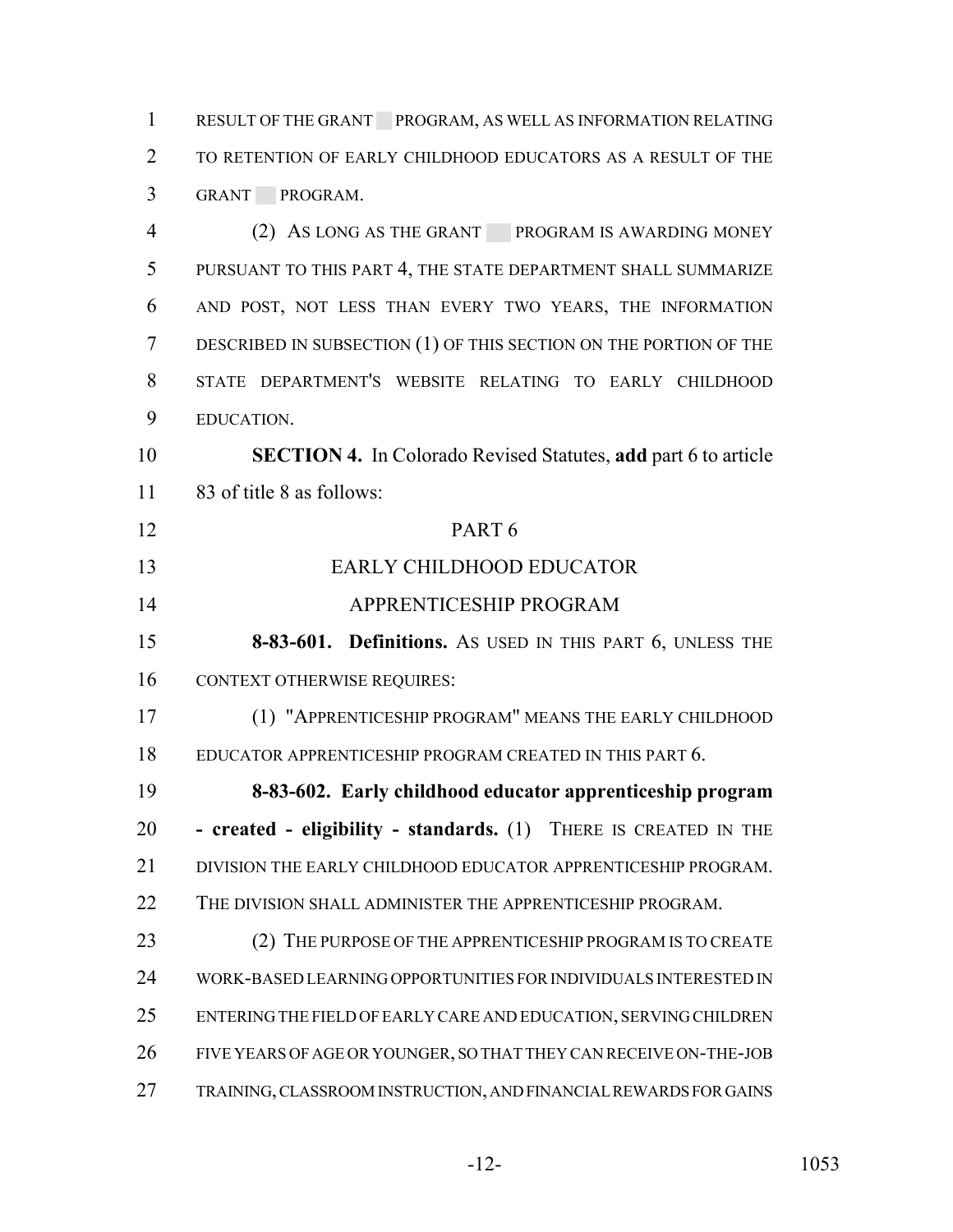1 IN SKILLS AND EARN CREDENTIALS, CREDITS, OR HIGHER EDUCATION DEGREES.THE APPRENTICESHIP PROGRAM MUST CREATE PATHWAYS INTO THE PROFESSION.

 (3) THE EXECUTIVE DIRECTOR OF THE DEPARTMENT SHALL ESTABLISH PROGRAM STANDARDS THAT:

 (a) DEFINE AND ESTABLISH ELIGIBILITY CRITERIA FOR LOCAL ENTITIES TO RECEIVE MONEY TO IMPLEMENT APPRENTICESHIPS, WHICH LOCAL ENTITIES INCLUDE, AT A MINIMUM, WORKFORCE DEVELOPMENT PROGRAMS, NONPROFIT ORGANIZATIONS, INSTITUTIONS OF HIGHER EDUCATION, AND EARLY CHILDHOOD COUNCILS;

 (b) ESTABLISH, IF APPROPRIATE, ELIGIBLE USES OF MONEY AWARDED PURSUANT TO THE APPRENTICESHIP PROGRAM BEYOND THOSE USES DESCRIBED IN SUBSECTION (6) OF THIS SECTION; AND

 (c) ESTABLISH APPROPRIATE STANDARDS FOR A PROGRAM TO QUALIFY AS A FORMALLY RECOGNIZED EARLY CHILDHOOD EDUCATOR APPRENTICESHIP PURSUANT TO THIS SECTION. AT A MINIMUM, THE STANDARDS FOR FORMALLY RECOGNIZED APPRENTICESHIP PROGRAMS MUST ADDRESS THE FOLLOWING PROGRAM COMPONENTS:

 (I) EXPECTATIONS FOR EMPLOYER INVOLVEMENT, WHETHER THE EMPLOYER IS A LICENSED PROVIDER, SCHOOL DISTRICT, HEAD START OR EARLY HEAD START PROGRAM, OR OTHER EMPLOYER;

 (II) STANDARDS FOR ON-THE-JOB TRAINING, INCLUDING OPPORTUNITIES TO EARN HIGHER EDUCATION CREDITS FOR ON-THE-JOB, WORK-BASED LEARNING;

 (III) ENSURING THE AVAILABILITY OF RELEVANT TRAINING AND CLASSROOM INSTRUCTION;

(IV) REWARDS FOR SKILLS GAINS; AND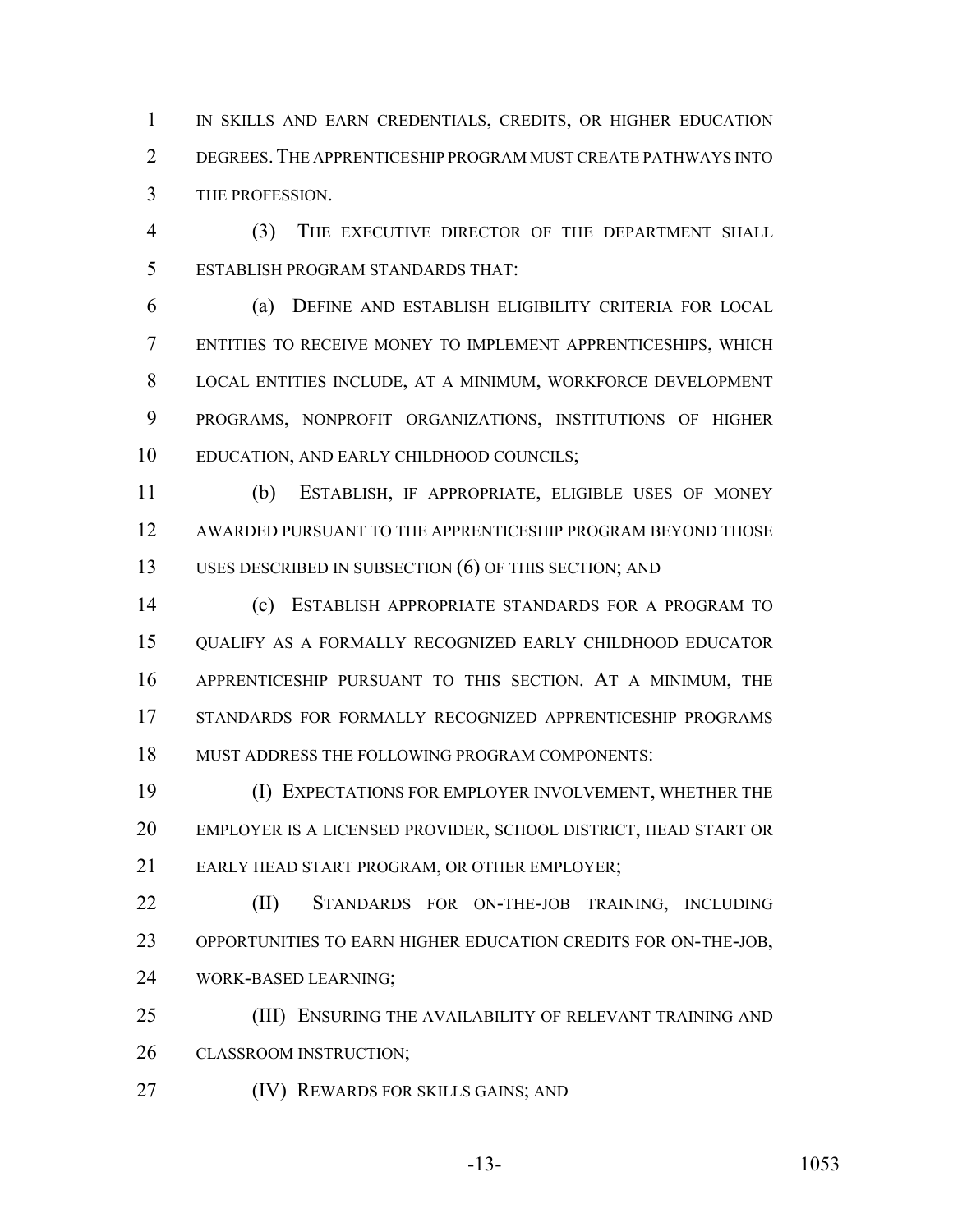(V) THE PATHWAY OR PATHWAYS TO EARNING A CREDENTIAL 2 THOUGH THE APPRENTICESHIP PROGRAM.

 (4) THE DIVISION SHALL COLLABORATE WITH THE DEPARTMENT OF HUMAN SERVICES, THE DEPARTMENT OF HIGHER EDUCATION, AND THE DEPARTMENT OF EDUCATION TO CREATE STANDARDS FOR THE APPRENTICESHIP PROGRAM AND TO SUPPORT LOCAL COMMUNITIES IN IMPLEMENTING APPRENTICESHIP PROGRAMS FOR EARLY CARE AND EDUCATION PROFESSIONALS.

 (5) THE EXECUTIVE DIRECTOR OF THE DEPARTMENT MAY AWARD MONEY FROM EITHER THE FUND CREATED IN SECTION 8-83-603 OR FROM OTHER SOURCES OF MONEY RECEIVED BY THE DEPARTMENT THAT IS AUTHORIZED TO BE EXPENDED FOR THE PURPOSES OF THE APPRENTICESHIP PROGRAM CREATED IN THIS PART 6. THE DEPARTMENT OF HUMAN SERVICES, THE DEPARTMENT OF HIGHER EDUCATION, AND THE DEPARTMENT OF EDUCATION SHALL ALSO EXAMINE THE POTENTIAL ROLE OF MONEY RECEIVED BY THOSE DEPARTMENTS FROM FEDERAL AND OTHER SOURCES IN ESTABLISHING OR SUPPORTING APPRENTICESHIP PROGRAMS 18 THAT MEET THE GOALS OF THIS PART 6.

 (6) THE DIRECTOR MAY AWARD MONEY PURSUANT TO THIS PART 6 TO SUPPORT LOCAL COMMUNITIES IN IMPLEMENTING APPRENTICESHIP PROGRAMS FOR EARLY CHILDHOOD EDUCATORS AND TO SUPPORT LOCAL PROGRAMS IN ACHIEVING THE PURPOSES OF THIS PART 6. MONETARY AWARDS MAY BE GIVEN FOR USES, INCLUDING BUT NOT LIMITED TO:

 (a) SUPPORTING EXISTING APPRENTICESHIP PROGRAMS OR THE CREATION OF NEW APPRENTICESHIP PROGRAMS BY MAKING MONEY AVAILABLE TO LOCAL ENTITIES, INCLUDING THOSE DESCRIBED IN 27 SUBSECTION (3)(a) OF THIS SECTION;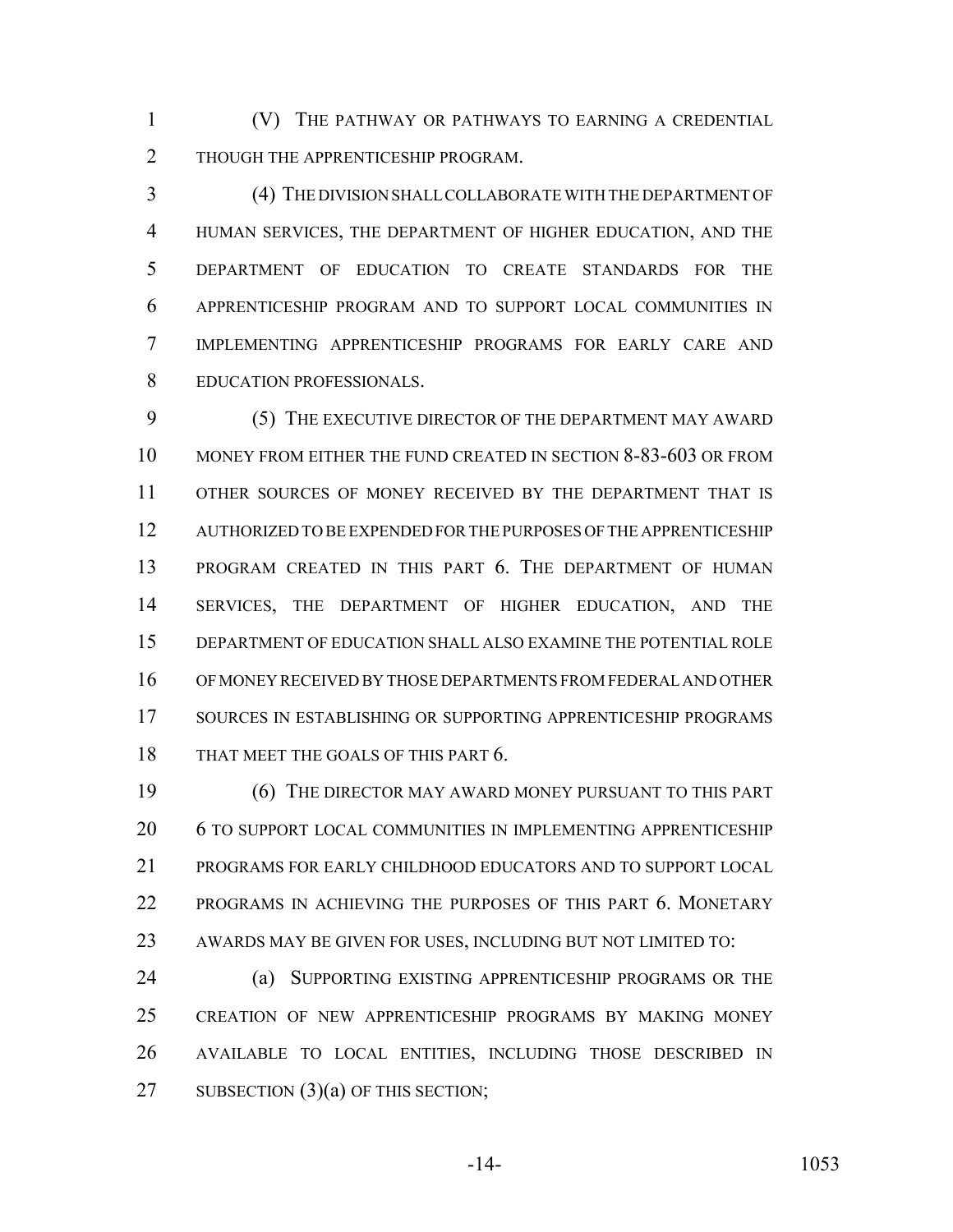EXPANDING THEIR REACH TO SERVE MORE APPRENTICES; (c) TECHNICAL ASSISTANCE RELATING TO ESTABLISHING THE PARTNERSHIPS NECESSARY TO CREATE APPRENTICESHIPS; 5 (d) MONEY FOR THE RECRUITMENT OF MENTOR TEACHERS; (e) INCENTIVES FOR PROGRAM PARTICIPANTS; (f) FINANCIAL REWARDS FOR SKILLS GAINS IN THE APPRENTICESHIP PROGRAM; (g) INCENTIVES FOR DEPARTMENT-OF-HUMAN-SERVICES-LICENSED PROVIDERS TO PARTICIPATE IN APPRENTICESHIPS; (h) MONEY TO COVER THE COSTS OF CLASSROOM TRAINING AND INSTRUCTION; (i) MONEY TO COVER THE COSTS OF EARNING A CREDENTIAL; AND 14 (j) MONEY TO SUPPORT ON-THE-JOB TRAINING. **8-83-603. Early childhood educator apprenticeship program fund.** (1) THERE IS CREATED IN THE STATE TREASURY THE EARLY CHILDHOOD EDUCATOR APPRENTICESHIP PROGRAM FUND, REFERRED TO IN THIS PART 6 AS THE "FUND". THE FUND CONSISTS OF MONEY THAT THE GENERAL ASSEMBLY MAY APPROPRIATE OR TRANSFER TO THE FUND. 20 (2) THE STATE TREASURER SHALL CREDIT ALL INTEREST AND 21 INCOME DERIVED FROM THE DEPOSIT AND INVESTMENT OF MONEY IN THE 22 FUND TO THE FUND. (3) SUBJECT TO ANNUAL APPROPRIATION BY THE GENERAL 24 ASSEMBLY, THE DEPARTMENT MAY EXPEND MONEY FROM THE FUND FOR THE PURPOSES SPECIFIED IN SECTION 8-83-602. **SECTION 5. Act subject to petition - effective date.** This act takes effect at 12:01 a.m. on the day following the expiration of the

(b) SUPPORTING EXISTING APPRENTICESHIP PROGRAMS IN

-15- 1053